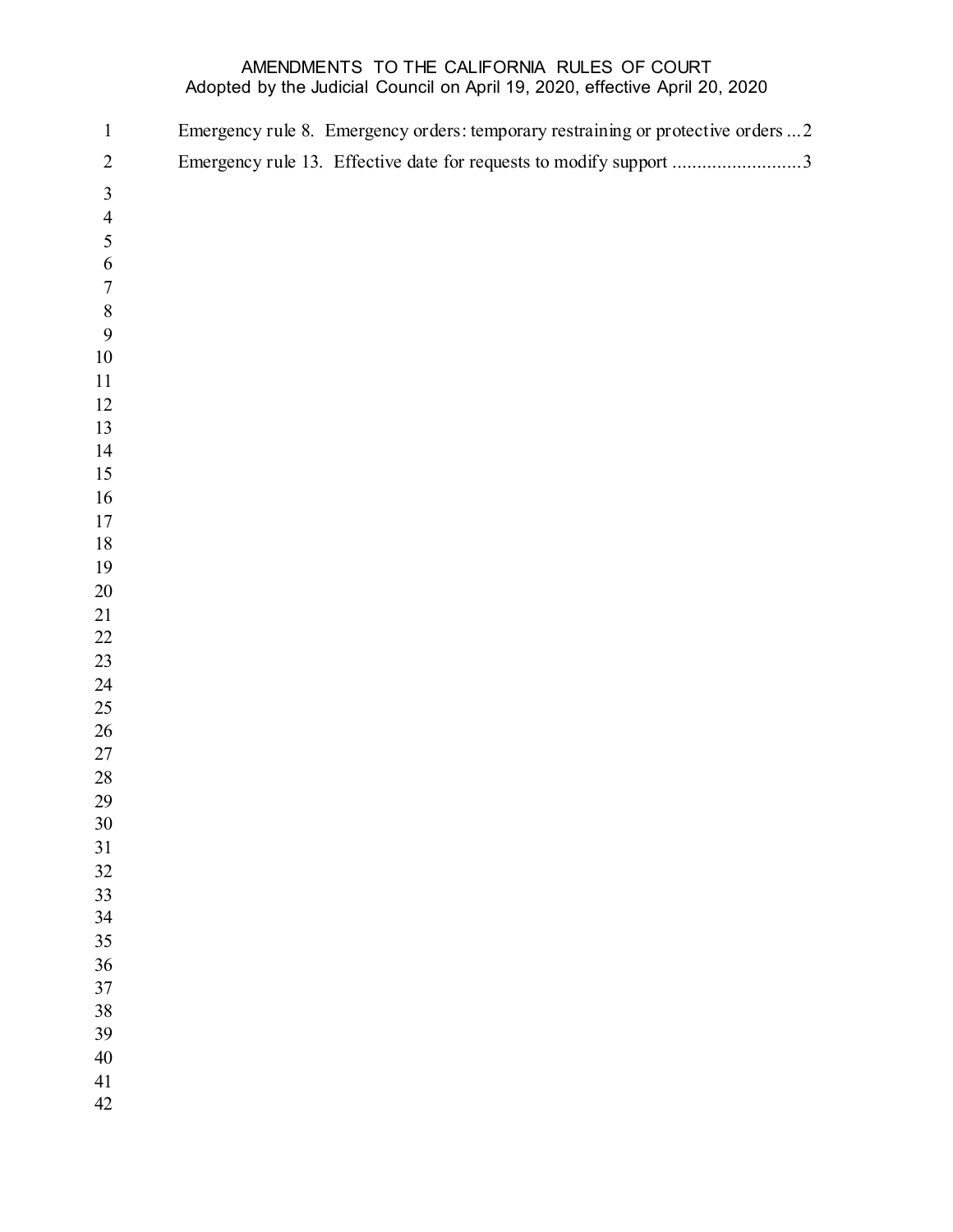## <span id="page-1-0"></span>**Emergency rule 8. Emergency orders: temporary restraining or protective orders**

## **(a) Application**

 Notwithstanding any other law, this rule applies to any emergency protective order, temporary restraining order, or criminal protective order that was requested, issued, or set to expire during the state of emergency related to the COVID-19 pandemic. This includes requests and orders issued under Family Code sections 6250 or 6300, Code of Civil Procedure sections 527.6 , 527.8, or 527.85, Penal Code sections 136.2, 18125 or 18150, or Welfare and Institutions Code sections 213.5, 304, 362.4, or 15657.03, and including any of the foregoing orders issued in connection with an order for modification of a custody or visitation order issued pursuant to a dissolution, legal separation, nullity, or parentage proceeding under Family Code section 6221. 

**(b) Duration of orders**

- (1) Any emergency protective order made under Family Code section 6250 that 19 is issued or set to expire during the state of emergency, must remain in effect for up to 30 days from the date of issuance.
- (2) Any temporary restraining order or gun violence emergency protective order, issued or set to expire during the state of emergency related to the COVID-19 24 pandemic, must be continued remain in effect for a period of time that the court determines is sufficient to allow for a hearing on the long-term order to occur, for up to 90 days.
- (3) Any criminal protective order, subject to this rule, set to expire during the state of emergency, must be automatically extended for a period of 90 days, or until the matter can be heard, whichever occurs first.
- (4) Upon the filing of a request to renew a restraining order after hearing, that is set to expire during the state of emergency related to the COVID-19 pandemic, the current restraining order after hearing must remain in effect until a hearing on the renewal can occur, for up to 90 days from the date of expiration. Any restraining order or protective order after hearing that is set to expire during the state of emergency related to the COVID-19 pandemic must be
- automatically extended for up to 90 days from the date of expiration to enable a protected party to seek a renewal of the restraining order.
- *(Subd (b) amended effective April 20, 2020.)*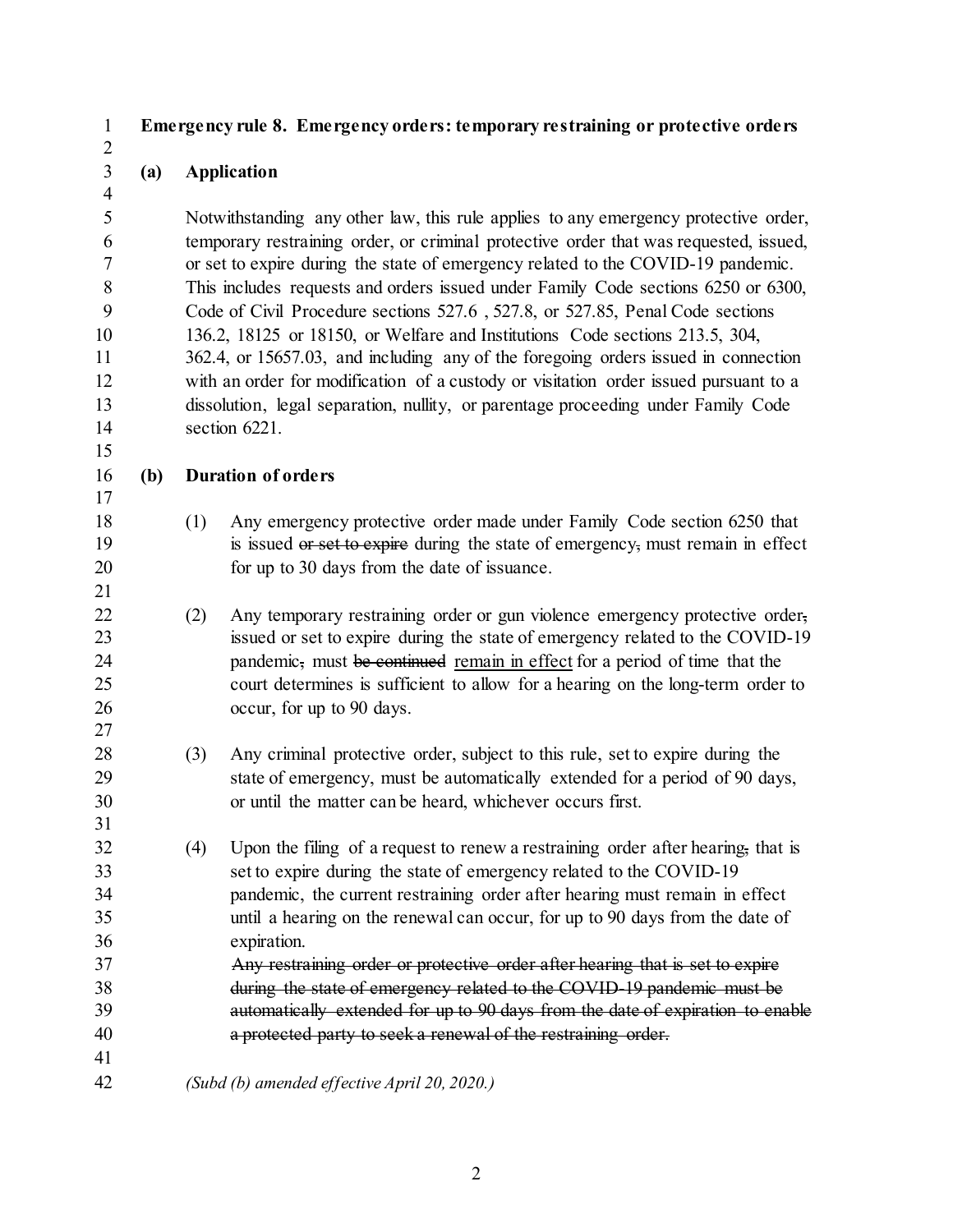<span id="page-2-0"></span>

| (c)                         | Ex parte requests and requests to renew restraining orders                                                                                                                                                                                                                                                                                                                                                                                                                              |
|-----------------------------|-----------------------------------------------------------------------------------------------------------------------------------------------------------------------------------------------------------------------------------------------------------------------------------------------------------------------------------------------------------------------------------------------------------------------------------------------------------------------------------------|
|                             | (1)<br>Courts must provide a means for the filing of exparte requests for temporary<br>restraining orders and requests to renew restraining orders. Courts may do so<br>by providing a physical location, drop box, or, if feasible, through electronic<br>means.                                                                                                                                                                                                                       |
|                             | Any exparte request and request to renew restraining orders may be filed<br>(2)<br>using an electronic signature by a party or a party's attorney.                                                                                                                                                                                                                                                                                                                                      |
|                             | (Subd (c) amended effective April 20, 2020.)                                                                                                                                                                                                                                                                                                                                                                                                                                            |
|                             | <b>Emergency rule 13. Effective date for requests to modify support</b>                                                                                                                                                                                                                                                                                                                                                                                                                 |
| (a)                         | <b>Application</b>                                                                                                                                                                                                                                                                                                                                                                                                                                                                      |
|                             | Notwithstanding any other law, including Family Code sections 3591, 3603, 3653,<br>and 4333, this rule applies to all requests to modify or terminate child, spousal,<br>partner, or family support. For the purpose of this rule, "request" refers to Request<br>for Order (form FL-300), Notice of Motion (Governmental) (form FL-680), or<br>other moving papers requesting a modification of support.                                                                               |
| (b)                         | <b>Effective date of modification</b>                                                                                                                                                                                                                                                                                                                                                                                                                                                   |
|                             | Except as provided in Family Code section 3653(b), an order modifying or<br>terminating a support order may be made effective as of the date the request and<br>supporting papers are mailed or otherwise served on the other party, or other<br>party's attorney when permitted. Nothing in this rule restricts the court's discretion<br>to order a later effective date.                                                                                                             |
| $\left( \mathbf{c} \right)$ | <b>Service of filed request</b>                                                                                                                                                                                                                                                                                                                                                                                                                                                         |
|                             | If the request and supporting papers that were served have not yet been filed with<br>the court, the moving party must also serve a copy of the request and supporting<br>papers after they have been filed with the court on the other party, or other party's<br>attorney when permitted. If the moving party is the local child support agency and<br>the unfiled request already has a valid court date and time listed, then subsequent<br>service of the request is not required. |
| <u>(d)</u>                  | <b>Court discretion</b>                                                                                                                                                                                                                                                                                                                                                                                                                                                                 |
|                             | Nothing in this rule is meant to limit court discretion or to alter rule 5.92 or 5.260<br>regarding which moving papers are required to request a modification of support.                                                                                                                                                                                                                                                                                                              |